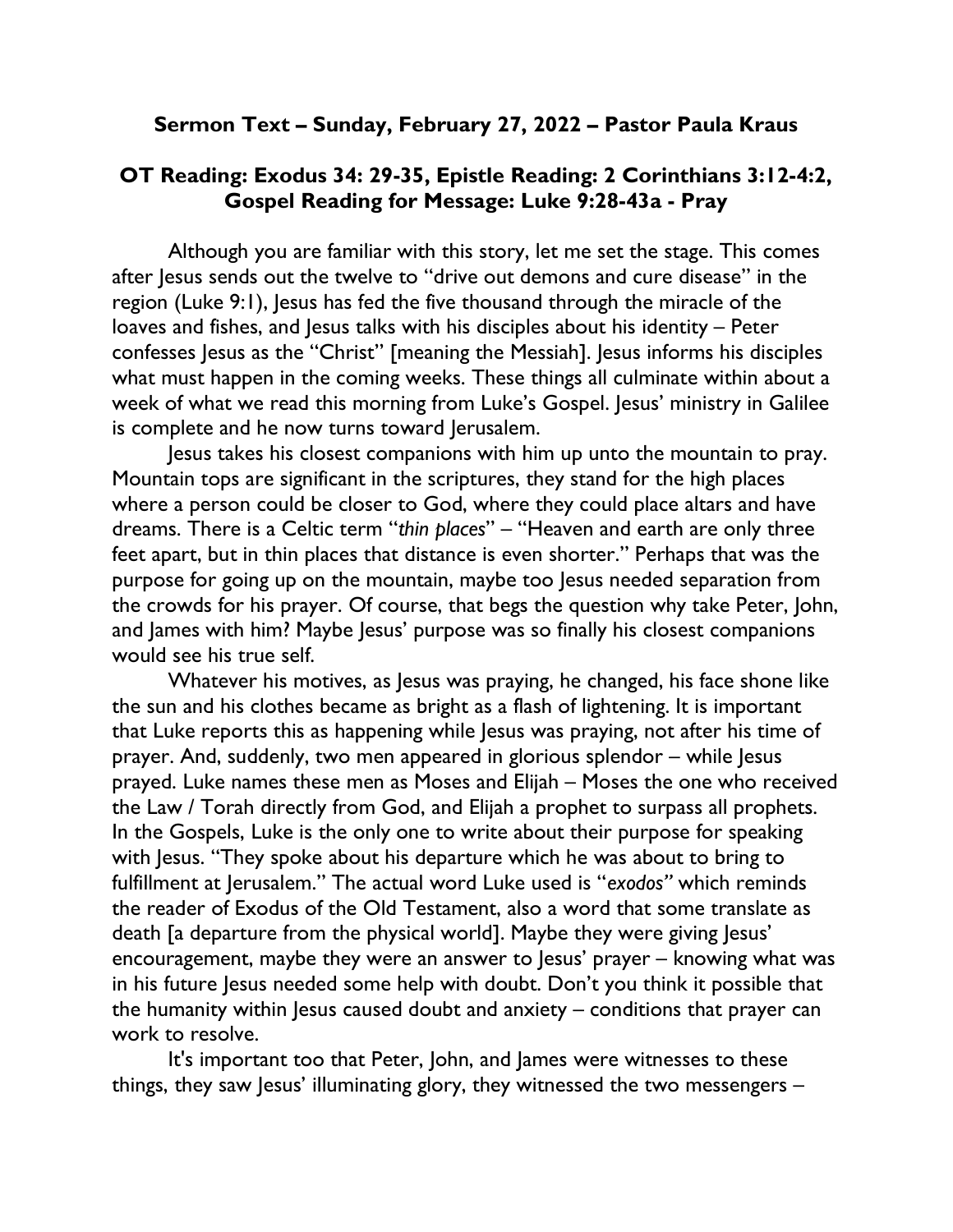how they knew it was Moses and Elijah who knows maybe it was intuition. I am sure that this caused fear, anxiety, and confusion among the three disciples. How can this be, what are we seeing – it this a hallucination? So, not knowing what was going on or how to respond Peter does the only thing he knows to do he offers to build a resting place for Jesus, Moses, and Elijah. However, no sooner does he mention that idea then a cloud encompasses the group, and a loud voice speaks to them, naming Jesus as the Son, the Chosen One and commanding the disciples to "listen to him." And, just like that, Jesus was alone, the divine experience had passed. They spoke to no one about what had happened on that mountain top.

But the story does not end there – it could be enough to just speak about this encounter with the divine, but they had to come down off the mountain at some point. Back to the level plain where Jesus again met the crowds. A man with a demon-possessed son, whom the other disciples could not free, confronts Jesus – although Jesus had given the disciples the authority to cast out demons. Jesus responds to this man by saying, "O unbelieving and perverse generation how long shall I stay with you and put up with you? Bring your son here." Does that sound to you a little bit like Jesus lost his patience? Or maybe I am misunderstanding Jesus' intentions, we do that sometimes – take things said in a way different from the speaker's intention. But I wonder how it would feel, having just had a divine experience of speaking with Moses and Elijah, and then suddenly thrust back into reality. I don't know about you, but I might be slightly annoyed to be so quickly pulled away from that 'mountaintop' experience. Jesus might be ready to put Galilee behind him, but Jesus' work is not done, maybe the hardest part is still ahead of him.

Isn't that true in our lives? We set the stage for a relaxing retreat, we create space for a divine experience, and we expect prayer to deliver us from the mundane. This is what Jesus did intentionally creating a space to meet the divine. It is a valid practice for us to prepare spaces for quiet and peaceful prayer. And there is a lot we can say about doing those things that enable us to meet God's divine presence. When we think about what this scripture means for our lives, we can consider doing what Jesus does so often – creating space to meet the divine.

Do we do that in our lives? You know, our lives can be frustrating journeys, people don't always act as we expect or desire. Sometimes our wants exceed our needs, and our needs exceed our abilities. In this scripture from Luke, you can see Jesus' journey going from divine glory to the frustration of reality in a broken world. That frustration exists today. We design our worship experiences to create a feeling of God's presence, a sacred space and we leave worship at times feeling uplifted, but then we get to our vehicles and the darn car won't start, or the kids start arguing in the back seat, or it's raining, and we forgot our umbrellas,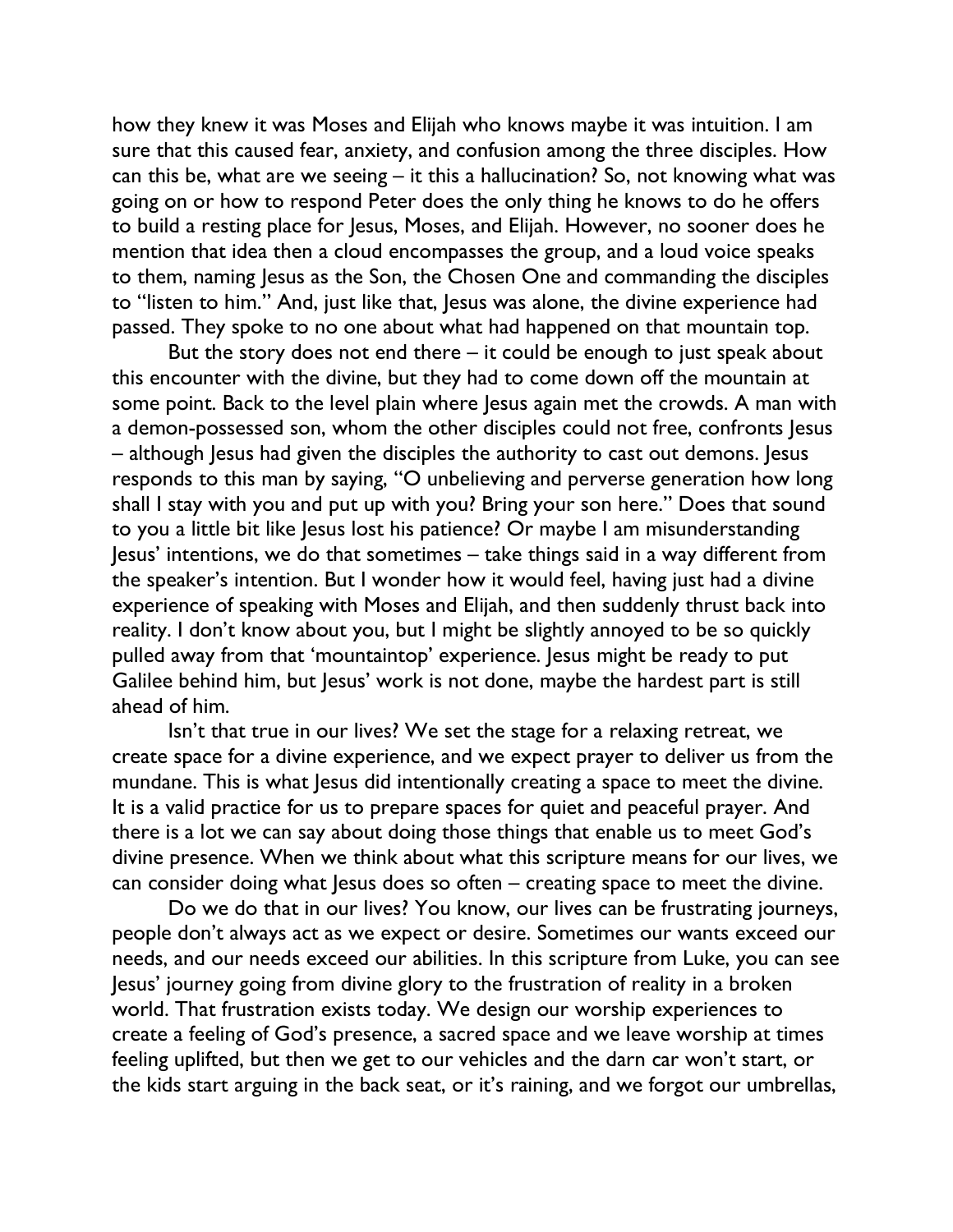or someone brings their demon-possessed son for healing. Exit divine sacredness and enter the mundane things of everyday life.

Do we only experience the divine in those 'mountain top' spaces or is it possible to experience the divine even in the valley lows, even in the mundane things of everyday life? I think it is possible, but I think it involves doing what Jesus did – pray. Prayer changes us, transforms us into people seeking the presence of God. To quote a theology professor, "praying makes you want what God wants." When we pray, we change to a mindset that seeks God's will.

In this scripture, not only do we see Jesus saying prayers, but we also see Jesus doing prayer. Acting out his relationship with God as he lives his life, doing prayer in the mundane things of everyday life. Jesus heals and comforts those in his company. "Mitzvah" is a Hebrew term which loosely means a good work – this is part of prayer life. When we feed the hungry by giving to the food pantries, when we help a neighbor shoveling snow, when we work for a neighborhood clean – that is mitzvah and can be prayer that honors God and neighbor.

When Jesus, and the other three, came down off that mountain top they did in fact come back to reality. Jesus knew that these experiences didn't last forever – which may be why he didn't respond to Peter's statement about building shelters. Peter however wanted to hold on to that divine experience and maybe the thought of building shelters was born out of a desire to set up a shrine to memorialize the moment. We too have our shrines, to Jesus' birth and Jesus' death. Shrines that remind us of the divine.

But the thing is, very few of us can remain on that mountain top in that divine state. Sooner or later, we must 'come down' and face the realities of daily living. And when we do, even though those divine experiences change us, the world is still the same. Evil exists and the fathers of demon-possessed children will symbolically confront us. That is where many of us become frustrated and fatigued. If we only look at divine experience as those 'mountain top' moments, then we are missing something great.

Jesus was able to create an astonishing revelation of God's glory even while casting out demons. Jesus actions were prayers that brought glory to his father – our God. Jesus had developed practical spiritual prayer practices that brought him closer to God but Jesus also "put legs" on his prayers by doing his father's will. Those were things Jesus taught his disciples to do and what Jesus' teachings compel us to do as well.

How are we letting our prayer practices change us – transform us the way Jesus was transformed in prayer? Are we setting aside time to be completely immersed in our "conversations with God"? Is there space for you to hear God's responses? Some people think that God's responses are limited to "Yes, No, or